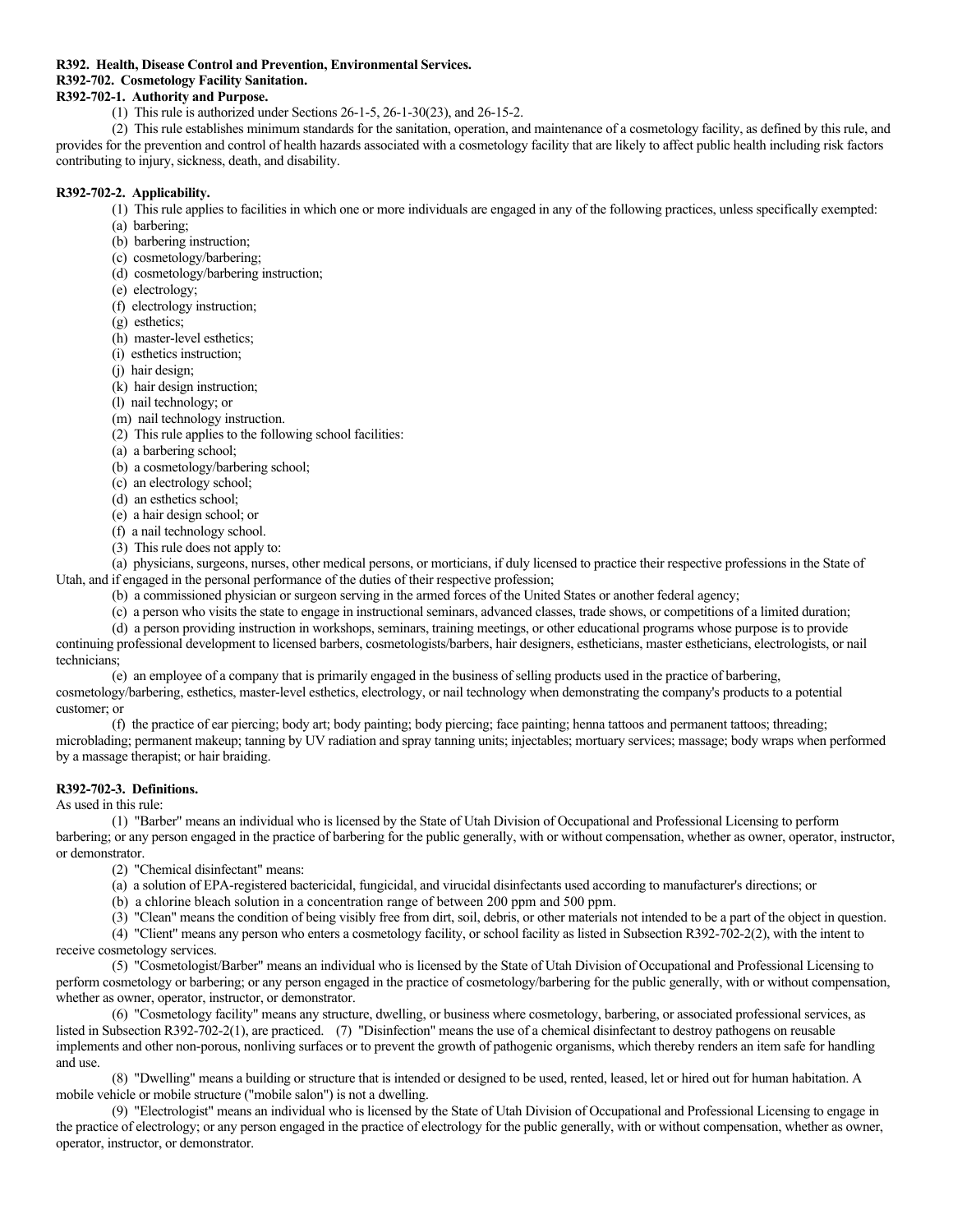(10) "Esthetician" means an individual who is licensed by the State of Utah Division of Occupational and Professional Licensing who engages in the practice of basic esthetics or master esthetics; or any person engaged in the practice of basic esthetics or master esthetics for the public generally, with or without compensation, whether as owner, operator, instructor, or demonstrator.

(11) "Eyelash technician" means an individual who is engaged in the practice of eyelash technology and is licensed by the State of Utah Division of Occupational and Professional Licensing to engage in the practice of cosmetology/barbering or esthetics; or any person engaged in the practice of eyelash technology for the public generally, with or without compensation, whether as owner, operator, instructor, or demonstrator.

(12) "Eyelash technology" means the application, removal, and trimming of threadlike natural or synthetic fibers to an eyelash, including the cleansing of the eye area and lashes.

(13) "Foot bath" means any basin, tub, sink, or bowl using non-circulating water in the practice of cosmetology, esthetics, or nail technology.

(14) "Hair braiding" has the same meaning as provided in Section 58-11a-102(18).

(15) "Hair designer" means an individual who is licensed by the State of Utah Division of Occupational and Professional Licensing to engage in the practice of hair design; or any person engaged in the practice of hair design for the public generally, with or without compensation, whether as owner, operator, instructor, or demonstrator.

(16) "Hot water" means water heated to a temperature of not less than 110° F (43.3° C) at the outlet.

(17) "Imminent health hazard" means a significant threat or danger to health that is considered to exist when there is evidence sufficient to show that a product, practice, circumstance, or event creates a situation that can cause infection, disease transmission, vermin infestation, or hazardous condition that requires immediate correction or cessation of operation to prevent injury, illness, or death.

(18) "Licensed professional" means a barber, cosmetologist/barber, electrologist, esthetician, hair designer, nail technician, as defined in this rule, or an instructor in a school facility as listed in Subsection R392-702-2(2).

(19) "Linens" means towels, sheets, headbands, robes, capes, drapes and other reusable textiles commonly used in a cosmetology facility.

(20) "Local health department" has the same meaning as provided in Section 26A-1-102(5).

(21) "Local health officer" means the health officer of the local health department having jurisdiction, or a designated representative.

(22) "Nail technician" means an individual who is licensed by the State of Utah Division of Occupational and Professional Licensing to engage in the practice of nail technology; or any person engaged in the practice of nail technology for the public generally, with or without compensation, whether as owner, operator, instructor, or demonstrator.

(23) "Operator" means any licensed professional as defined in this rule, or any person who owns, leases, manages or controls, or who has the duty to manage or control a cosmetology facility.

(24) "Pedicure" means any of the following:

(a) cleaning, trimming, softening, or caring for the nails or cuticles of the feet;

(b) the use of manual instruments or implements on the nails or cuticles of the feet;

(c) callus removal by sanding, buffing, or filing including electric filing; or

(d) massaging of the feet or lower portion of the leg.

(25) "Plumbing Code" means International Plumbing Code as incorporated and amended in Title 15A, State Construction and Fire Codes Act.

(26) "Plumbing fixture" means a receptacle or device that is connected to the water supply system of the premises; or discharges wastewater, liquid-borne waste materials, or sewage to the drainage system of the premises.

(27) "Practice of barbering" has the same meaning as provided in Section 58-11a-102(29).

- (28) "Practice of basic esthetics" has the same meaning as provided in Section 58-11a-102(31).
- (29) "Practice of cosmetology/barbering" has the same meaning as provided in Section 58-11a-102(32).
- (30) "Practice of electrology" has the same meaning as provided in Section 58-11a-102(34).

(31) "Practice of hair design" has the same meaning as provided in Section 58-11a-102(37).

(32) "Practice of master-level esthetics" has the same meaning as provided in Section 58-11a-102(39).

(33) "Practice of nail technology" has the same meaning as provided in Section 58-11a-102(40).

- (34) "Service Animal" has the same meaning as provided in Section 35.104 of the Americans with Disabilities Act Title II Regulations.
- (35) "Waxing" means a treatment in which superfluous hair is removed from a client's face or body by:

(a) covering the hair with a thin layer of soft wax after which a paper or fabric strip is applied and pressed firmly into the wax and then quickly pulled away, removing the wax and body hair; or

(b) covering the hair with a thin layer of heated hard wax after which the wax is allowed to cool, and is then quickly pulled away, removing the wax and body hair.

(36) "Whirlpool foot spa" means any basin using circulating water, either in a self-contained unit or in a unit that is connected to other plumbing in the cosmetology facility. A drain-and-fill circulating foot spa is considered a self-contained whirlpool foot spa.

### **R392-702-4. General Requirements**

(1) Except as specified in Subsections R392-702-4(1)(a), this rule does not require a construction change in any portion of the cosmetology facility if the facility was operating in compliance with applicable laws and ordinances in effect prior to enactment of this rule. A cosmetology facility that is newly established more than 90 days after the enactment date of this rule shall operate in full compliance with the rule.

(a) The local health officer may require construction changes consistent with this rule if it is determined the cosmetology facility or portion thereof is dangerous, unsanitary, a nuisance or menace to life, health or property, or that it creates an imminent health hazard.

(2) A cosmetology facility located in a private residence or dwelling shall be exempt from the requirements of Section R392-702-5.

### **R392-702-5. Construction and Operating Requirements.**

(1)(a) All floors and interior walls in areas where licensed services are performed, including restrooms and areas where chemicals are mixed or stored, or where water may splash, shall be constructed with smooth, durable, non-porous, and easily cleanable materials, except that anti-slip applications or plastic floor coverings may be used for safety reasons. Carpet is permitted in all other areas.

(b) Subsection R392-702-5(1)(a) does not apply to licensed cosmetic laser services. A commercial grade, low profile carpet may be used as an alternative in areas where only cosmetic laser devices are used.

(2) Except in a lobby or reception area, all tables, counters, chairs, and equipment in the cosmetology facility shall be constructed of durable, easily cleanable materials, and shall be maintained in good repair.

(3) The operator shall maintain floors, walls, ceilings, shelves, furniture, furnishings, and fixtures in good condition, clean and free from an accumulation of hair, nails, skin, wax, liquids, and other debris.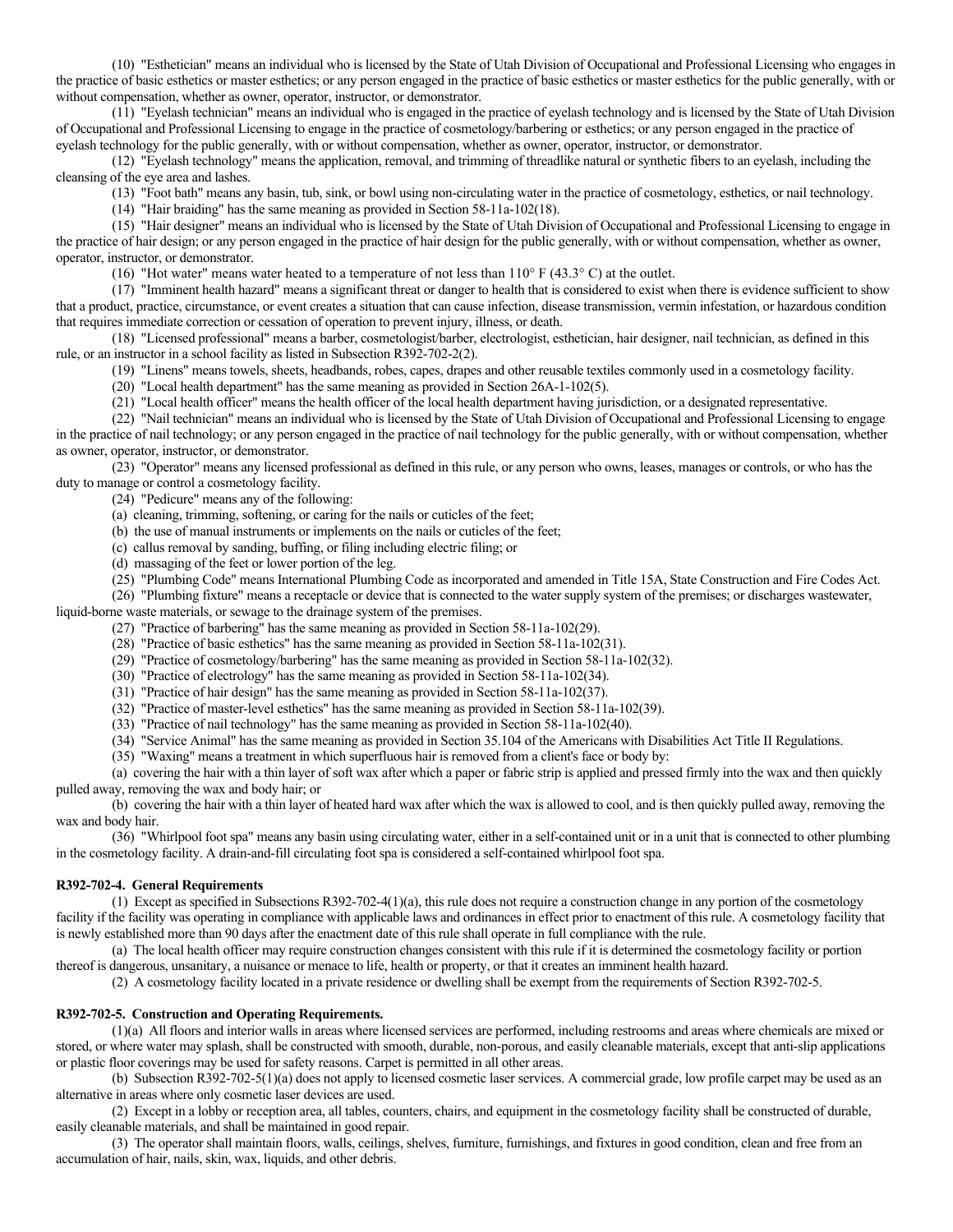(4) The operator shall provide adequate covered waste receptacles conveniently located in the facility to contain debris and other solid waste and to prevent the accumulation of solid waste in or around the cosmetology facility or its premises.

(5)(a) All plumbing in the facility shall comply with the provisions of Plumbing Code, including backflow prevention requirements.

(b) Plumbing fixtures shall be free from any cracks or disrepair that would prevent proper cleaning, and shall be maintained in a clean and operable condition.

(c) The water heater shall be of sufficient size to accommodate all attached appliances and fixtures when used simultaneously.

(6) Each cosmetology facility, or adjacent common area, shall have a restroom that is accessible to operators and clients, and is equipped with: (a) a toilet;

(b) a handwashing sink with hot and cold running water;

(c) liquid or foam soap and toilet tissue in suitable dispensers;

(d) Single-use towels or an alternate hand drying method approved by the local health officer; and

(e) a solid, durable, and easily cleanable waste receptacle.

(7)(a) In addition to the handwashing sink required in Subsection R392-702-5(6)(b), each operator shall have unobstructed access within the facility to at least one handwashing sink that is equipped with:

(i) hot and cold running water;

(ii) liquid or foam soap in a suitable dispenser;

(iii) Single-use towels or an alternate hand drying method approved by the local health officer; and

(iv) a solid, durable, and easily cleanable covered waste receptacle;

(b) A shampoo bowl may be used as a handwashing sink when it meets the requirements of Subsection R392-702-5(7)(a).

(c) A foot bath or whirlpool foot spa shall not be used as a handwashing sink.

(8)(a) A cosmetology facility shall be equipped with a closable cabinet, bin, or room for:

(i) storage of cleaning and disinfecting chemicals; and

(ii) storage of chemicals or products used in licensed practices.

(b) Any hazardous cleaning agents, chemicals, or employee medications located in the restroom shall be kept in a locked cabinet not accessible to the public.

(9) A cosmetology facility shall be equipped with a designated area for the storage of disinfected implements, and an area for the storage of clean towels and linens.

(10)(a) When not in use, all clean and disinfected implements, tools, and materials shall be stored in a designated area, separate from soiled implements and materials.

(b) An operator shall store personal items away from clean and disinfected implements and materials.

(11)(a) Each area having a nail station where a nail technician files or shapes an acrylic nail, as defined in rule by the Division of Occupational and Professional Licensing, shall comply with Section 15A-3-402.

(b) Cosmetologists/barbers, estheticians, and nail technicians shall limit the accumulation of strong, irritating vapors in a cosmetology facility by:

(i) ventilating any areas where such vapors originate; and

(ii) keeping all the applicable chemical products in a separate room with a closable, tight-fitting door;

(iii) closing the packages or containers of chemical products after use; or

(iv) selecting chemical products without strong, irritating vapors.

(12) The cosmetology facility shall be provided with a light source equivalent to at least 25 foot-candles (269 lux) 30 inches off the floor, except that at least 60 foot-candles (646 lux) shall be provided at the level where the licensed service is being performed and where instruments are disinfected.

(13) An operator shall perform services only in areas that are dedicated solely for licensed practice.

(14) A cosmetology facility located in a mobile vehicle or mobile structure ("mobile salon") shall operate in compliance with this rule, and with all city and county laws, regulations, and ordinances regarding water storage, wastewater disposal, electrical and power supply, commercial motor vehicles, vehicle insurance, safety, noise, signage, parking, commerce, business, and all other local government requirements. It is the responsibility of the operator to investigate applicable mobile cosmetology facility requirements in each jurisdiction where the mobile cosmetology facility operates, and to ensure compliance with the requirements.

# **R392-702-6. General Cleaning, Sanitation, Operational, and Maintenance Requirements.**

(1)(a) An operator shall employ good personal hygiene habits while providing licensed services.

(b) Before providing any licensed service to a client, all operators shall thoroughly wash their hands with soap and water and dry them with single-use towels or an alternate hand drying method approved by the local health officer.

(c) An operator may use a liquid or foam hand sanitizer in lieu of handwashing when changing gloves or switching tasks while providing any licensed service to the same client.

(2)(a) Before disinfecting any surface or item, any visible debris and disposable parts shall be removed and the surface or item shall be washed with detergent and water or wiped with an all-purpose cleaning agent, rinsed thoroughly, and disinfected according to manufacturer's directions.

(b) Any cleaning agent or chemical disinfectant not in the original container shall have a legible label with the name of the agent and directions. If the original container with directions is available, directions are not required to be repeated on the new container label.

(3)(a) Except when washable or disposable covers are replaced after each client, equipment such as facial chairs, beds, and headrests shall be cleaned and disinfected after each client.

(b) Equipment such as chairs, counter surfaces, cupboards, drawers, mats, and dryers shall be maintained clean.

(4) Before use on a new client, any non-electric multi-use implements or tools intended to touch skin or hair shall be cleaned and disinfected in the following sequential manner:

(a) Remove all visible debris;

(b) Clean with detergent and water;

(c) Rinse with water;

(d) Disinfect by:

(i) completely immersing the implement or tool, including handles, in a chemical disinfectant according to manufacturer's directions; or

(ii) spraying or wiping the implement or tool with a chemical disinfectant according to manufacturer's directions; and

(e) Rinse with water; and

(f) Dry before storing as specified in Subsection R392-702-5(10).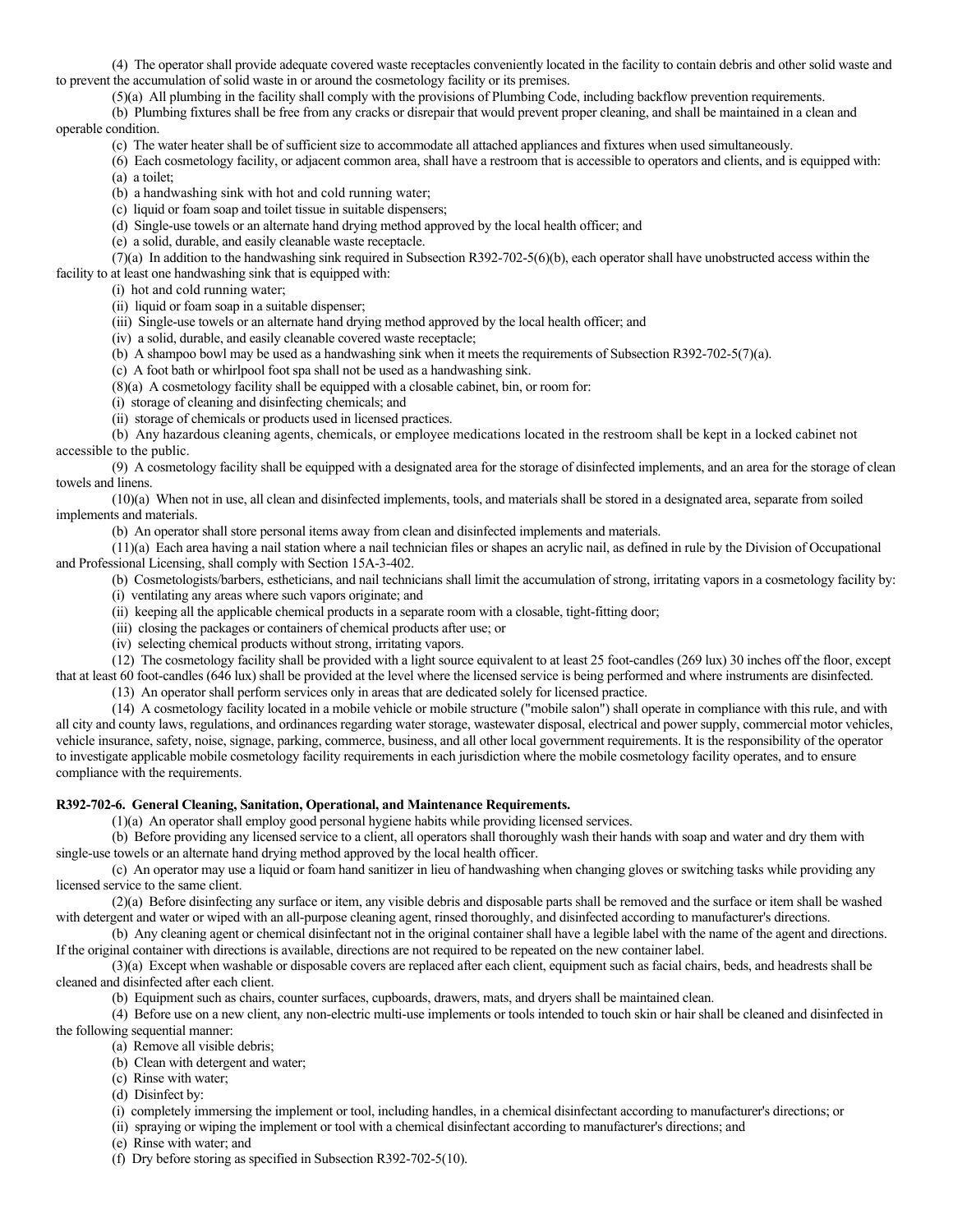(5) At the conclusion of each client service, electric equipment including electric clippers, nail e-files, curling irons, flat irons, glass or metal electrodes, high frequency wands, esthetic machines, steamers, diffusers, wax pots and paraffin warmers, or other electric or electronic tools that cannot be immersed in liquid shall be cleaned and disinfected, including the equipment body, handle, and attached cord, prior to each use in the following sequential manner:

(a) Remove all visible debris;

(b) Disinfect with a chemical disinfectant spray or wipe according to the manufacturer's directions; and

(c) Store as specified in Subsection R392-702-5(10).

(6) Plastic guards and any nonmetal removable parts shall be removed, cleaned, and disinfected as required in Subsection R392-702-6(4).

(7) Skin care machines and equipment shall be cleaned and disinfected according to the manufacturer's directions.

(8) Chemical disinfectants, including sprays and wipes, shall be prepared and used according to the manufacturer's directions, including contact time, safety precautions, dilution requirements if any, and proper disposal.

(9)(a) If concentrated chemical disinfectants must be diluted with water, measuring devices shall be readily available and used to ensure an effective solution is made.

(b) Unless otherwise directed by the disinfectant label, chemical disinfectant solutions shall be made at least weekly.

(c) Chemical disinfectant solutions shall be disposed of and replenished immediately if visible debris is present or if a lack of disinfection effectiveness is otherwise indicated.

(10) The operator may use a chlorine bleach solution as a chemical disinfectant when the following requirements are met:

(a) Prior to dilution by the operator, chlorine bleach shall contain 5.25% to 6.15% sodium hypochlorite;

(b) Bleach shall contain no fragrances, thickeners, or foaming agents;

(c) Chlorine test strips shall be accessible to the operator, and shall be used to verify chlorine concentration is between 200 and 500 ppm; and

(d) Chlorine bleach shall not be placed or stored near other chlorine-reactive chemicals used in cosmetology facilities (e.g. acrylic monomers, alcohol, ammonia, or other disinfecting products) or near flame.

(11) Immediately after use on a single client, the operator shall dispose of single-use equipment, implements, tools, or porous items including but not limited to nail files, pedicure files, natural pumice, sanding bands, sleeves, heel and toe pumice, exfoliating blocks, buffer blocks, cotton swabs, cotton balls, cotton pads, sponges, gauze, cuticle pushers, disposable applicators, lancets, fabric strips, single-use gloves, neck strips, tissues, thread, disposable wipes, and disposable towels.

(12) Hair cuttings shall be removed from the floor and deposited in a waste receptacle after each haircut.

(13) The operator shall comply with all manufacturer's directions for product and equipment use.

(a) When the manufacturer's directions require a patch test, the operator shall:

(i) offer a patch test; and

(ii) provide information to the client regarding the risk of potential adverse reactions to the product.

(14) The following additional requirements shall apply to waxing:

(a) Wax pots and paraffin warmers shall be kept covered and the exterior cleaned daily;

(b) If debris is found in the wax pot or paraffin warmer, or if the wax or paraffin has been contaminated by contact with skin, unclean applicators, or double-dipping, the wax pot or paraffin warmer shall be emptied, the wax shall be discarded, and the pot or warmer shall be disinfected as required in Subsection R392-702-6(5);

(c) Disposable spatulas and wooden sticks shall be dipped into the wax only once and then discarded without using the other end;

(d) Applicators shall be dipped only once into the wax unless the wax is a single-service item and unused wax is discarded after each service; (e) Any surface touched by a used wax stick shall be cleaned and disinfected immediately after the service; and

(f) Paraffin wax shall be portioned out for each client in a bag or other container, or dispensed in a manner that prevents contamination of the unused supply.

(15) Any solid waste that may create a nuisance or imminent health hazard that is generated at a cosmetology facility and stored on its exterior premises shall be stored in a leak-proof, non-absorbent container with a tight-fitting lid that shall be kept closed at all times except when placing waste in or emptying waste from the container.

(16) All solid wastes shall be disposed with sufficient frequency and in such a manner as to prevent insect breeding, rodent harborage, or nuisance.

### **R392-702-7. Linens and Laundry Service**.

(1) The operator shall maintain a sufficient supply of clean linens, as defined in this rule, for each client's use.

(2)(a) Any linens used to cover or protect a client shall not be used for more than one client and shall be deposited in a vented container or hamper labeled "soiled" immediately after use, and not used again until laundered.

(b) The operator shall launder used linens either by regular commercial laundering or by a noncommercial laundering process that includes washing with detergent and hot water in a washing machine, drying on hot with no moisture remaining, and immediately storing in accordance with Subsection R392-702-7(3).

(c) A laundry washing machine located in a cosmetology facility shall only be used for washing soiled linens.

(d) Plastic or nylon capes and aprons shall be washed in a laundry washing machine and:

(i) dried on any setting in a dryer; or

(ii) disinfected with a spray disinfectant.

(e) Clean linens shall not come in contact with soiled linens at any time.

(3) After washing and drying as required, the operator shall maintain and store all linens in a clean and sanitary manner at a location free from the likelihood of contamination by vermin, wastewater, filth, or toxic chemicals in either:

(a) a clean, closed cabinet;

(b) a clean, solid, and easily cleanable closed container; or

(c) a designated room on a clean shelf.

(4) Laundry carts, baskets, and hampers shall be constructed with smooth, durable, non-porous, and easily cleanable materials, and shall be maintained in good condition. Washable laundry bags and liners are permitted.

(5) If laundry is processed at the cosmetology facility, the operator shall use the following procedures to prevent cross-contamination from laundry hampers, carts, or baskets:

(a) Any visible debris shall be cleaned from laundry carts and baskets;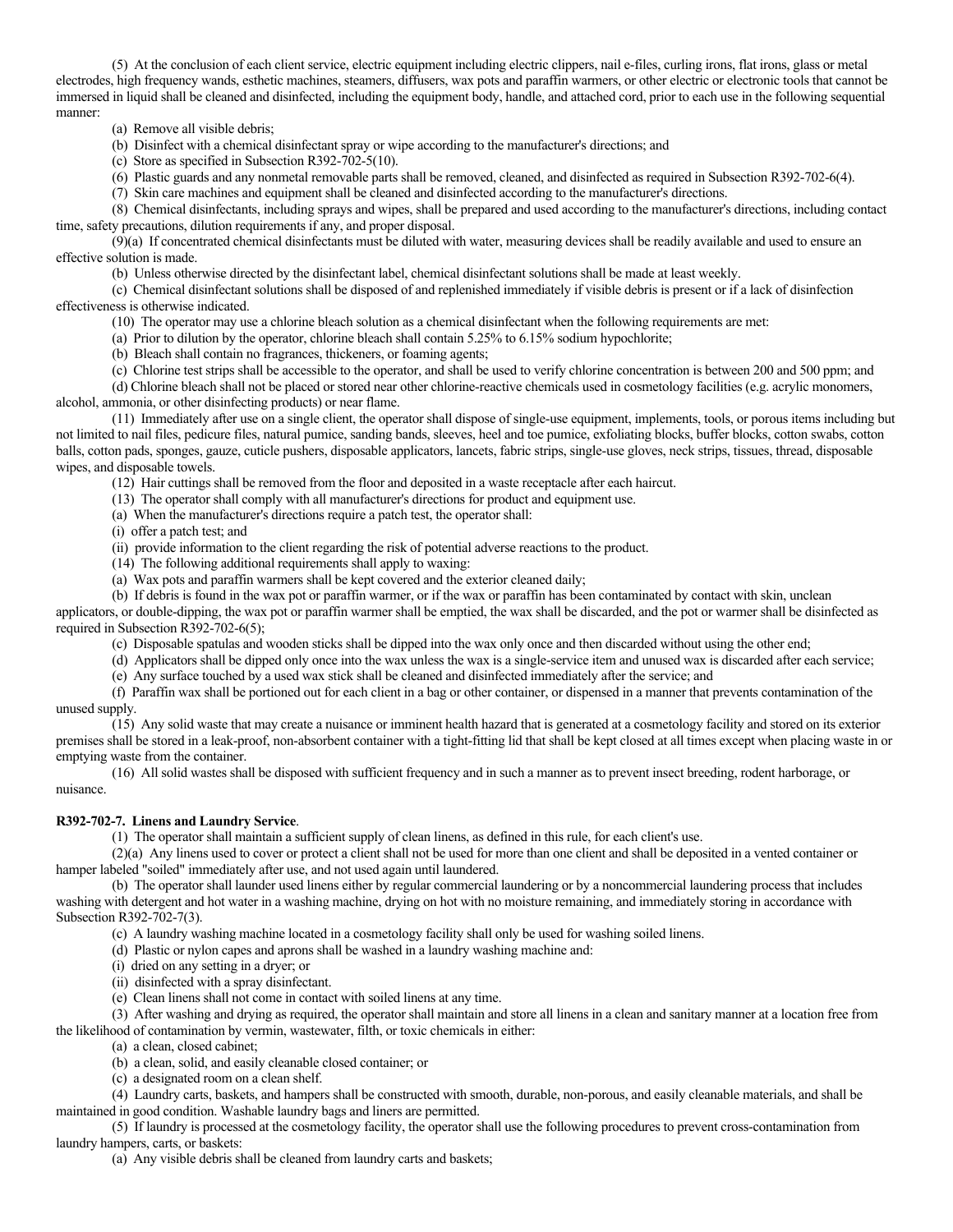- (b) Carts and baskets used to store or transport used linens shall be disinfected each day of use with a chemical disinfectant; and
- (c) Separate containers (carts, baskets, hampers, laundry bags, etc.) shall be designated and used for storing and transporting clean and soiled

linens.

# **R392-702-8. Specific Health and Sanitation Requirements -- Practice of Nail Technology.**

(1) Before performing any nail technology services, nail technicians shall wash their hands with soap and water. After which, nail technicians shall clean the areas of the client's body on which the service is to be performed.

(2) Manicure tables and surfaces that may contact the client's hands, wrists, or arms shall be cleaned and disinfected prior to use for each client.

(3)(a) The nail technician shall portion products from multi-use containers into individual-use containers for each client, as required by manufacturer's directions and recognized industry standards.

(b) When finger bowls or reusable containers are used during nail technology services, they shall be replaced with cleaned and disinfected containers for each client.

(4) Prior to use for each client, the operator shall clean and disinfect each whirlpool foot spa in the following sequential manner:

(a) All water shall be drained and all visible debris shall be removed from the spa basin;

(b) The spa basin shall be cleaned with detergent, rinsed with clean water, and drained;

(c) After cleaning, the whirlpool foot spa shall be disinfected with chemical disinfectant according to manufacturer's directions for 10 minutes or the time stated on the label as follows:

(i) Fill the spa basin with clean water;

(ii) Add the appropriate amount of chemical disinfectant;

(iii) Turn the unit on to circulate the chemical disinfectant for the entire contact time.

(iv) After disinfection, drain and rinse the whirlpool foot spa with clean water.

(5) Prior to use for each client, the operator shall clean and disinfect each non-circulating foot bath, as defined in this rule, in the following

# sequential manner:

- (a) Drain the foot bath and remove any visible debris;
- (b) Scrub the foot bath with a clean brush, detergent, and water;
- (c) Rinse the foot bath with clean water;
- (d) Disinfect the foot bath with a chemical disinfectant according to the manufacturer's directions for 10 minutes or the time stated on the label;
- (e) Rinse the foot bath with clean water; and
- (f) Allow the foot bath to air dry if not placed immediately back into service.
- (6) At the conclusion of each business day, the operator shall clean and disinfect each used whirlpool foot spa in the following sequential

#### manner:

- (a) Remove the filter screen, inlet jets, and all other removable parts from the basin and clean out any debris trapped behind or in them.
- (b) Using a brush, scrub the parts described in Subsection R392-702-8(6)(a) with detergent.
- (c) Rinse the parts described in Subsection R392-702-8(6)(a) with clean water and place them back into the basin apparatus.
- (d) Fill the basin with clean water and add a chemical disinfectant, following label directions.
- (e) Turn the unit on and circulate the system with the chemical disinfectant solution for 10 minutes or the time stated on the label.
- (f) After disinfection, drain the spa basin, rinse with clean water, and air dry.
- (7)(a) A local health officer may exempt an operator from the requirements of Subsection R392-702-8(5) when the operator uses a removable spa basin liner in a non-circulating foot bath when the liner is discarded after each client.

(b) The operator shall adhere to the requirements of Subsections R392-702-8(4) and R392-702-8(6) even when using a removable spa basin liner in a whirlpool foot spa.

(8)(a) Before soaking a client's feet in a foot bath or whirlpool foot spa, the operator shall examine the client's feet and legs for any condition that may weaken the skin barrier.

(b) If open sores or skin wounds are present, including insect bites, scratches, or scabbed-over wounds, the operator shall explain to the client that the foot bath or whirlpool foot spa should not be used.

(9) Only electric files or machines specifically designed and manufactured for use in the practice of nail technology may be used in any cosmetology facility for performing nail technology services. Craft, hardware, and hobby, or other similar type tools, or kitchen utensils shall not be used under any circumstances.

(10) After each use on a single client, diamond, carbide, and metal bits shall be:

- (a) cleaned of all visible debris by either:
- (i) using a brush;
- (ii) using an ultrasonic cleaner according to manufacturer's directions; or
- (iii) immersing the bit in acetone for 10 minutes; and then
- (b) disinfected by complete immersion in a chemical disinfectant according to manufacturer's directions.

## **R392-702-9. Specific Health and Sanitation Requirements -- Practice of Basic and Master Esthetics.**

(1) Estheticians shall wash their hands with soap and water prior to performing any licensed services on a client. Gloves shall be worn during any type of extraction.

(2) Equipment, multi-use implements, and tools and materials shall be properly cleaned and disinfected after servicing each client as described in Section R392-702-6.

- (3) The following items that are used during services shall be replaced with clean items for each client:
- (a) disposable and cloth towels;
- (b) hair caps;
- (c) headbands;
- (d) brushes;
- (e) gowns;
- (f) makeup brushes; and
- (g) other items used for a similar purpose.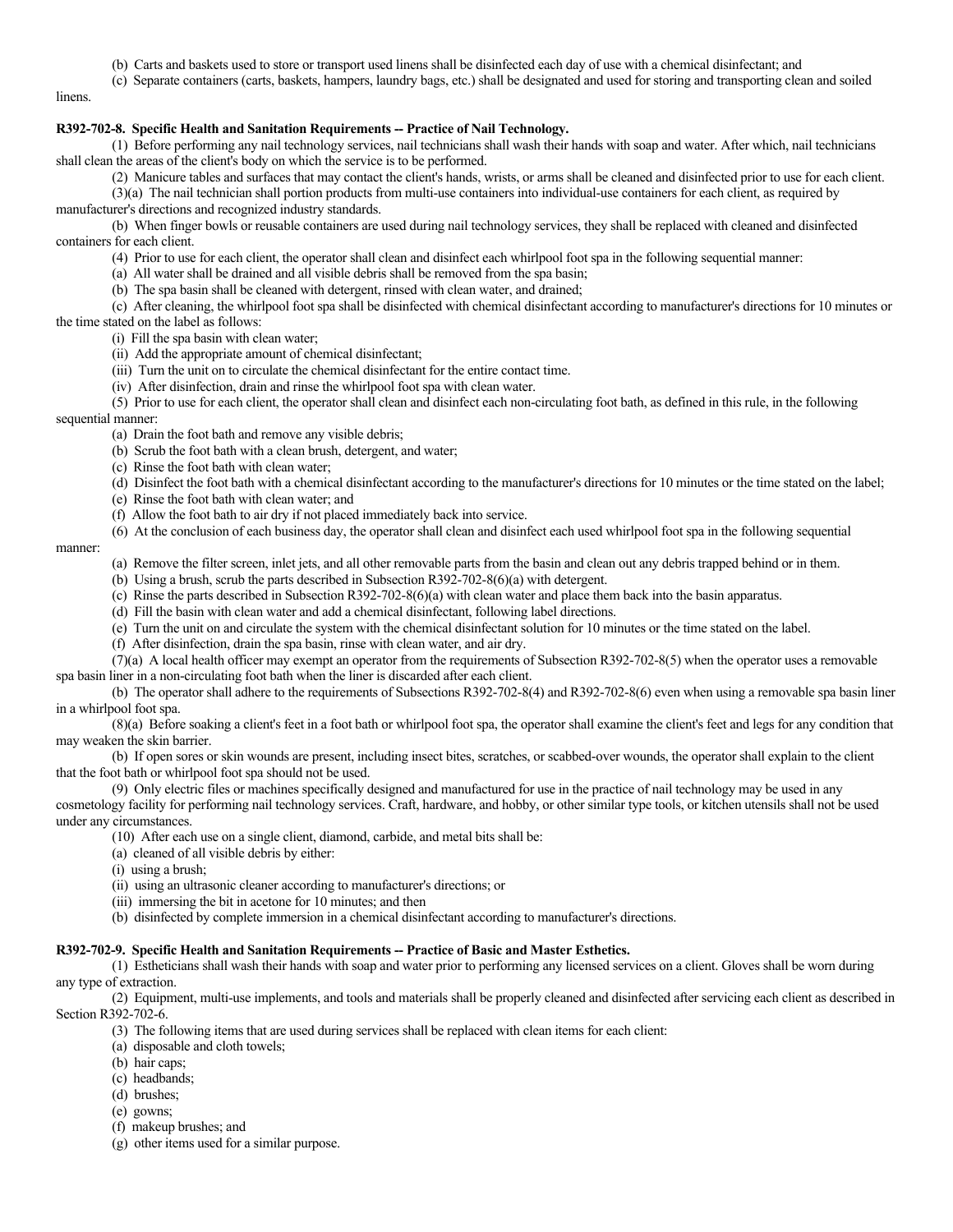(4)(a) Items subject to possible cross contamination such as creams, cosmetics, astringents, lotions, removers, waxes, moisturizers, masks, oils and other preparations shall be used in a manner so as not to contaminate the remaining product.

(b) Applicators shall not be re-dipped in product.

(c) Permitted procedures to avoid cross contamination are:

(i) Disposing of the remaining product before beginning services on each client;

(ii) Using a single-use disposable applicator device to apply product and disposing of such device after use;

(iii) Using an applicator bottle to apply the product; and

(iv) Dispensing product from a multi-use container into a separate container for single client use.

(5) An esthetician shall not dispense any service product directly from a container with ungloved fingers..

### **R392-702-10. Specific Health and Sanitation Requirements -- Eyelash Extension Services**

(1) The practice of eyelash extension services shall only be performed by a licensed cosmetologist/barber or esthetician/master esthetician.

(2) Eyelash technicians shall wash their hands thoroughly with soap and water prior to performing any licensed services on a client.

(3) Equipment, implements, and materials including eyelash stands, holders, pallets, and trays shall be cleaned and disinfected in accordance with Section R392-702-6 prior to providing any licensed service.

(4) Glue pallets and holders shall be:

(a) used on only one client, and disposed according to Subsection R392-702-6(11) after each client; or

- (b) cleaned and disinfected in accordance with Subsection R392-702-6(4) before use with each client.
- (5) Reusable items that are used during services shall be replaced with clean items for each client, including, but not limited to:

(a) cloth towels;

(b) hair caps, headbands, and gowns; and

(c) brushes and spatulas that contact skin or products from multi-use containers.

(6) An operator shall use only properly labeled semi-permanent glue and semi-permanent glue remover, intended and approved for use on humans around the eyes, in accordance with the manufacturer's directions.

(7) Eyelash extensions shall be stored in a clean, closed container or sealed in the original packaging, and shall be kept in a clean, dry, debris-free storage area.

(8)(a) Contaminated eyelash extensions shall not be used or reused on a client.

(b) When removing eyelashes from the container or package to portion out eyelashes for a service, an eyelash technician shall use disinfected scissors, blade, or other tool to snip a portion of a strip, or a disinfected tweezer to portion out the lashes for each service.

# **R392-702-11. Prohibited Products and Practices.**

(1) Operators shall not use any of the following substances or products in performing cosmetology services:

(a) Methyl Methacrylate Liquid Monomers, a.k.a., MMA;

(b) Razor-type callus shavers designed and intended to cut or shave growths of skin such as corns and calluses (e.g. credo blades or

"microplanes"), unless licensed with the Utah Division of Professional Licensing as a Master Esthetician;

(c) Styptic pencil, alum, or other astringent in stick or lump form. (Alum or other astringents in powder or liquid form are acceptable.); and

(d) Fumigants such as formalin (formaldehyde) tablets or liquids.

(2) Multiple-use roll-on wax is prohibited. Single-use roll-on wax cartridges are acceptable but shall be disposed of immediately after service.

Roll-on wax cartridges warming in a wax heater shall have an intact seal. The heating unit is subject to the requirements of Subsection R392-702-6(5), and shall be cleaned and disinfected after each use.

(3) UV sterilizers or light boxes shall not be used as an infection control device in a cosmetology facility. This does not apply to UV dryers or ultraviolet lamps used to dry or cure nail products.

(4) Electric or battery-operated equipment or implements not specifically manufactured for use on humans are prohibited.

(5) Live fish, leeches, snails, and other living creatures shall not be used in the practice of cosmetology/barbering, esthetics, or nail technology.

(6)(a) Only service animals assisting persons with disabilities are permitted in a cosmetology facility. Pets, emotional support animals, comfort animals, and therapy animals are not permitted.

(b) Animal beautification or pet grooming services shall not be performed in a cosmetology facility.

(7) An operator shall not perform licensed cosmetology services on a client if:

(a) the operator has a known contagious disease of a nature that may be transmitted by performing the procedure, unless the operator takes medically approved measures to prevent transmission of the disease; or

(b) The client has a known contagious disease of a nature that may be transmitted by performing the procedure, unless the operator takes medically approved measures to prevent transmission of the disease.

#### **R392-702-12. Food Service.**

When food or beverage service is provided for cosmetology clients, food service, storage, and preparation shall comply with the FDA Model Food Code as incorporated and amended in Rule R392-100 and local health department regulations.

#### **R392-702-13. Inspections and Investigations.**

(1) Upon presenting proper identification, the operator shall permit the Local Health Officer to enter upon the premises of a cosmetology facility to perform inspections, investigations, and other actions as necessary to ensure compliance with Rule R392-702.

(2) The operator shall have access to all cosmetology facility space, including leased space, and shall provide the Local Health Officer with access to all cosmetology facility space.

### **R392-702-14. Closing or Restricting Use of a Cosmetology Facility.**

(1) If a local health officer deems a cosmetology facility or portion thereof to be an imminent health hazard, the cosmetology facility may be closed or its use may be restricted, as determined by the local health officer.

(2) The operator shall restrict public access to the impacted area of any cosmetology facility closed or restricted to use by a local health officer within a reasonable time as ordered by the local health officer.